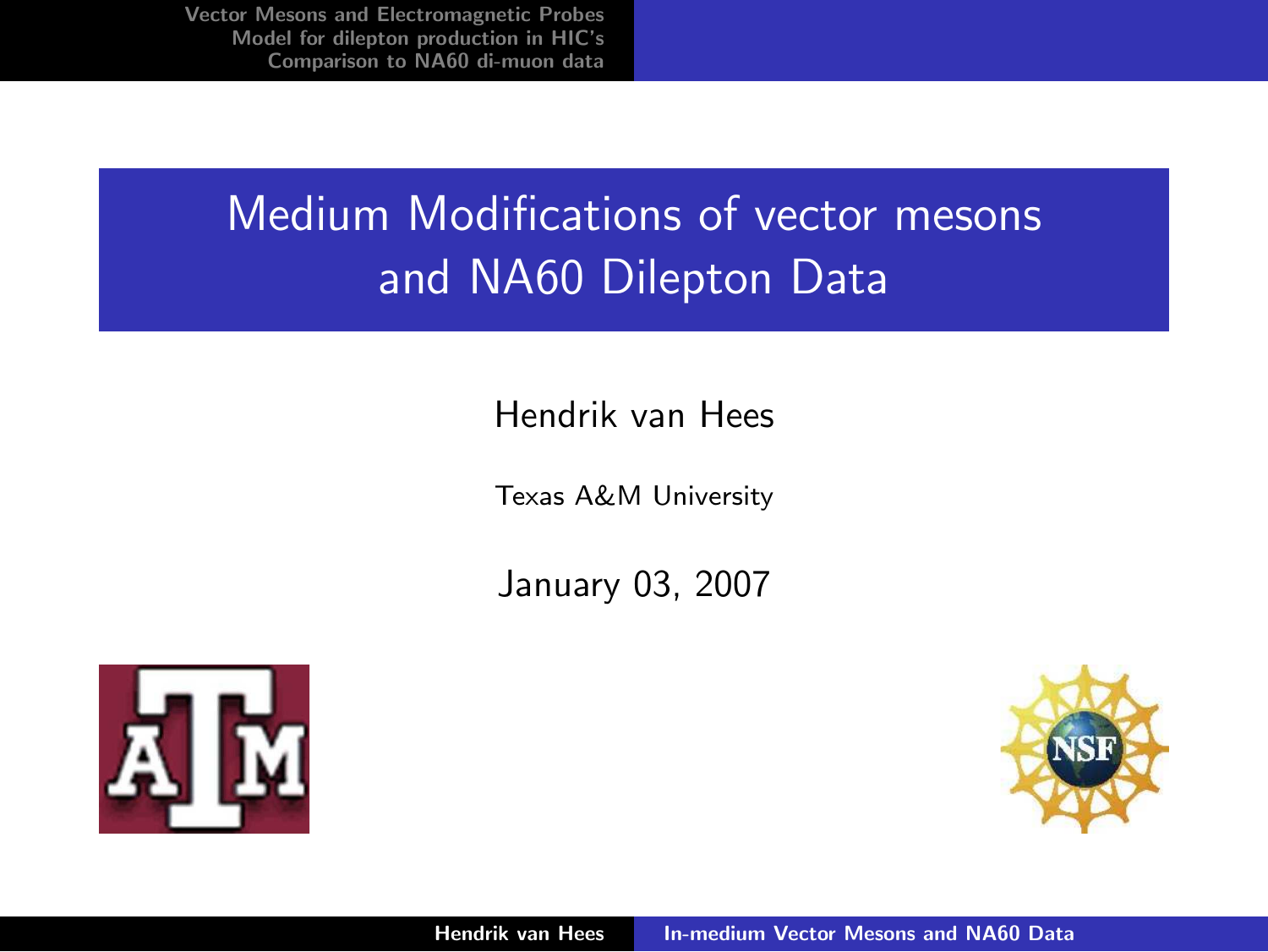#### **Qutline**

#### [Vector Mesons and Electromagnetic Probes](#page-2-0)

[Model for dilepton production in HIC's](#page-3-0)

[Comparison to NA60 di-muon data](#page-5-0)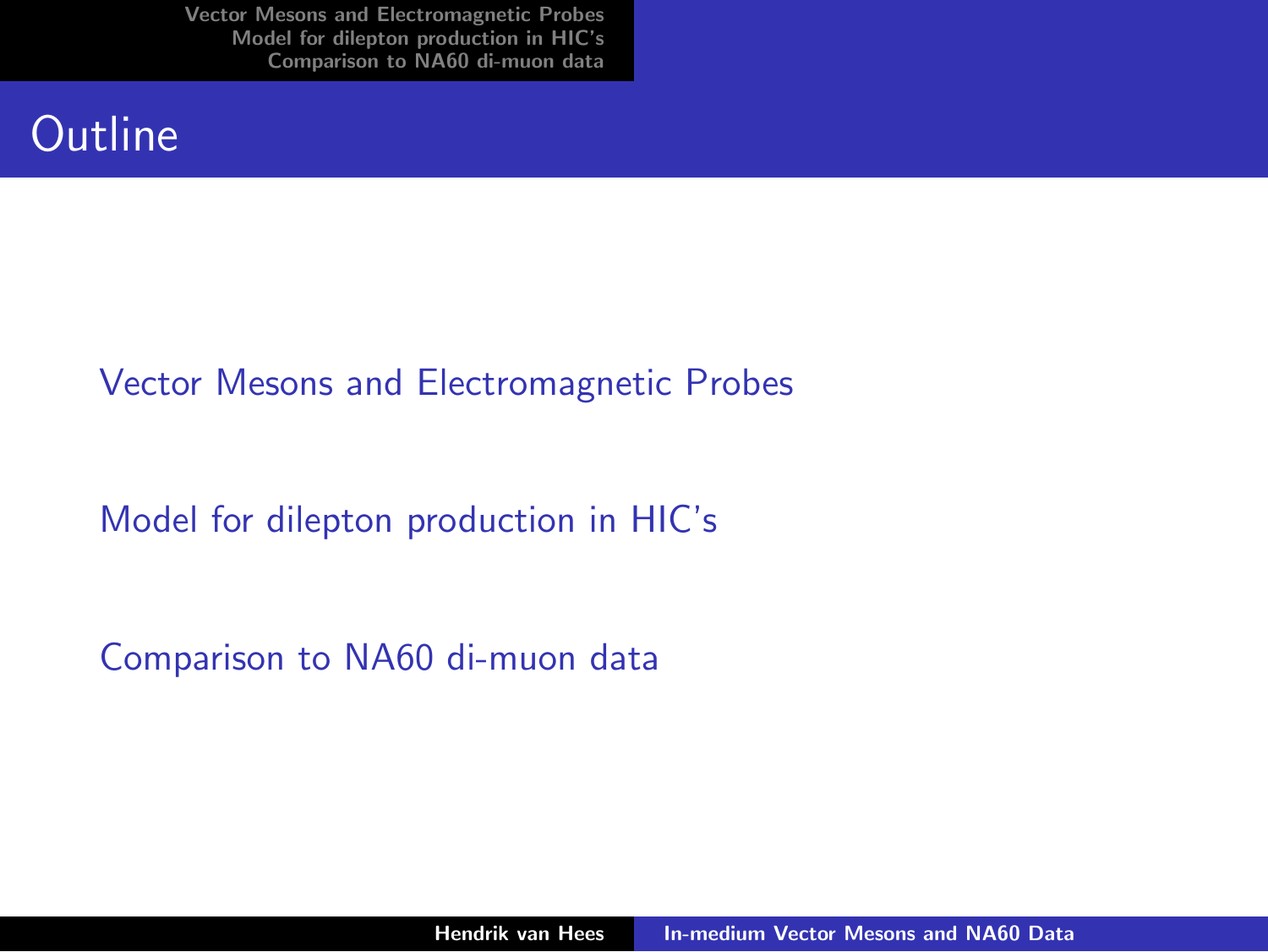#### Vector Mesons and electromagnetic Probes

 $\triangleright$  dilepton thermal emission rates given by electromagnetic-current-correlation function  $(J^{\sf QCD}_\mu = \sum_f Q_f \bar\psi_f \gamma_\mu \psi_f)$  $\Pi_{\mu\nu}^{\rm ret}(q) = \int {\rm d}^4 x \exp({\rm i} q \cdot x) \Theta(x^0) \left\langle J_\mu(0) J_\nu(x)\right\rangle_T$  $\mathrm{d}N_{\ell^+\ell^-}$  $\frac{\mathrm{d}N_{\ell^+\ell^-}}{\mathrm{d}^4x\mathrm{d}^4q}=-\frac{\alpha_\mathsf{em}^2}{3q^2\pi}$  $\left.\frac{\alpha_{\mathsf{em}}^2}{3 q^2 \pi^3} \Phi_{\ell^+\ell^-}(q^2) g^{\mu\nu} \, \mathrm{Im} \left.\Pi^{(\mathrm{ret})}_{\mu\nu}(q)\right|_{q^2=M_{\ell^+\ell^-}^2}$  $f_B(q_0)$ 

[McLerran, Toimela 85, Gale, Kapusta 87, . . .]

- $\triangleright$  correlators evaluated from effective hadronic models
- <span id="page-2-0"></span> $\blacktriangleright$  directly related to chiral symmetry of QCD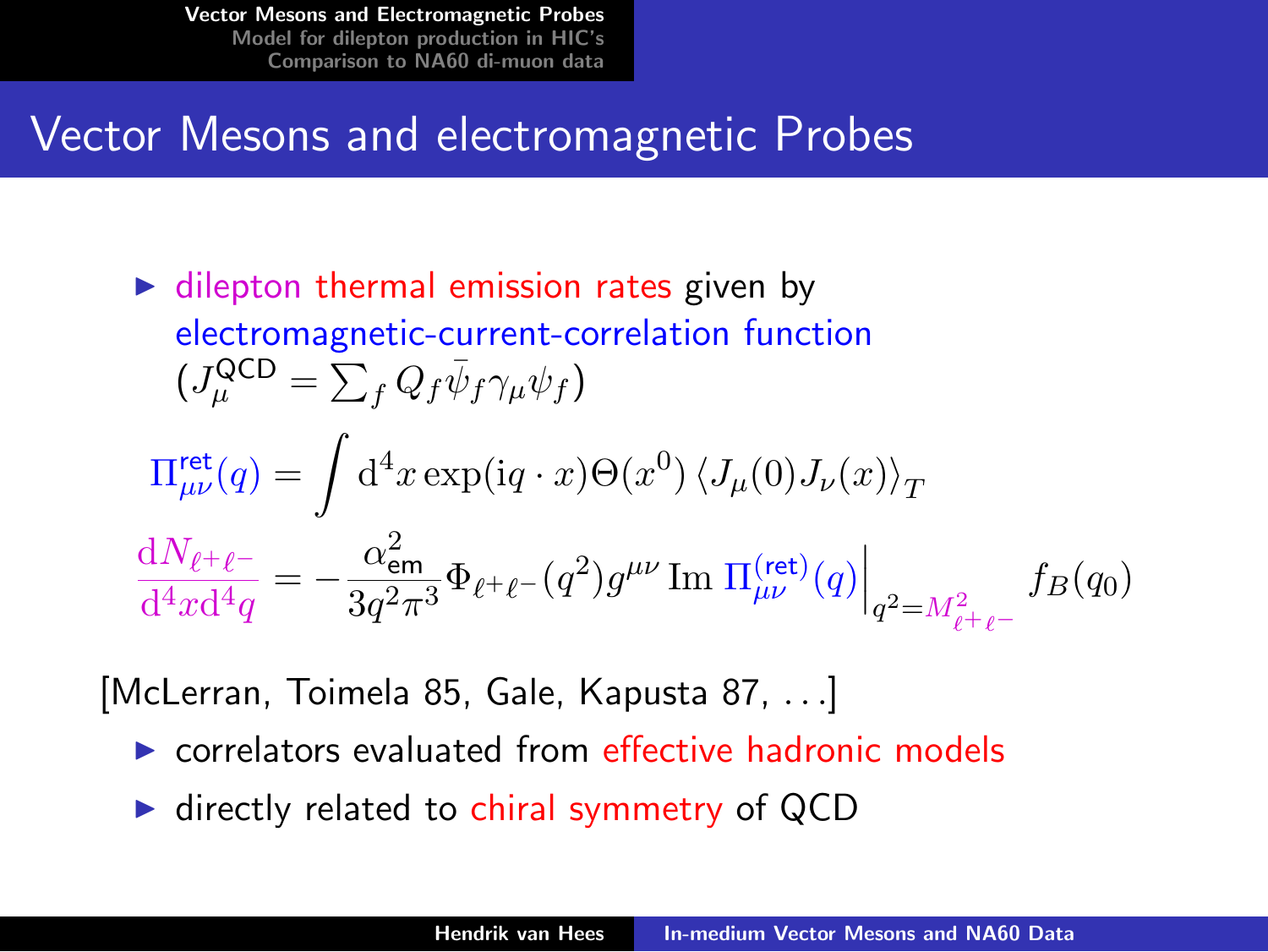# Hadronic Many-Body Theory (HMBT)

- ▶ Phenomenological HMBT [Chanfray et al, Herrmann et al, Rapp et al, . . .] for vector mesons; constrained by
- $\blacktriangleright \pi\pi$  interactions and baryonic excitations



- $\triangleright$  Anti-/Baryons important even at RHIC (CP invariance of strong interactions)
- $\blacktriangleright M \geq 1$ : onset of 4-pion continuum,

<span id="page-3-0"></span>possibly enhanced by chiral mixing:  $\Pi_V = (1-\epsilon) \Pi_V^{(0)} + \epsilon \Pi_A^{(0)}$ A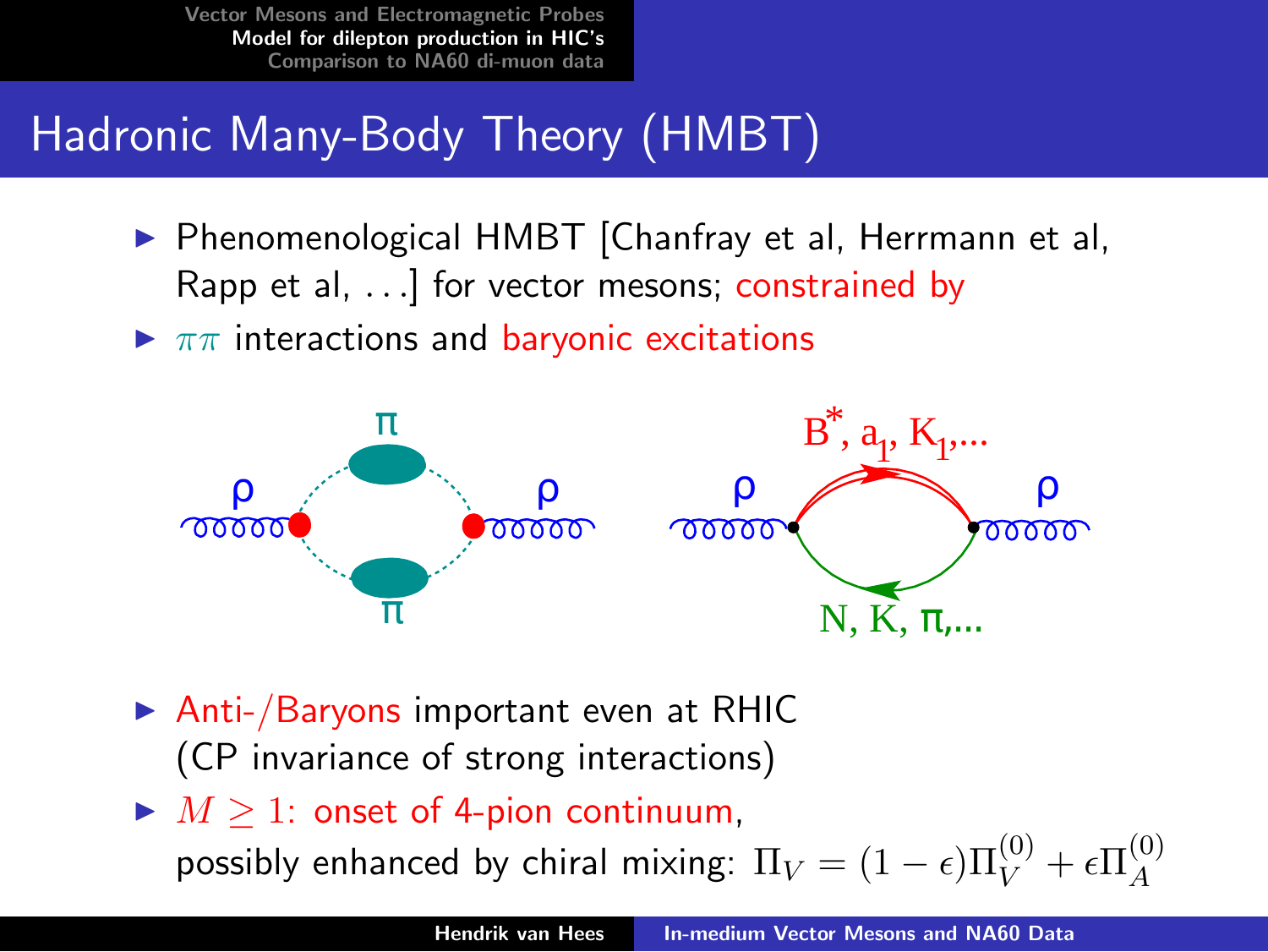# Hadronic Many-Body Theory (HMBT)



- $\triangleright$  small mass shifts, large broadening
- $\blacktriangleright$  reason:
	- $\triangleright$  real parts of self-energy contributions tend to cancel
	- $\triangleright$  imaginary parts always of same sign
- ► baryons  $\Rightarrow$  strength below  $\rho$ peak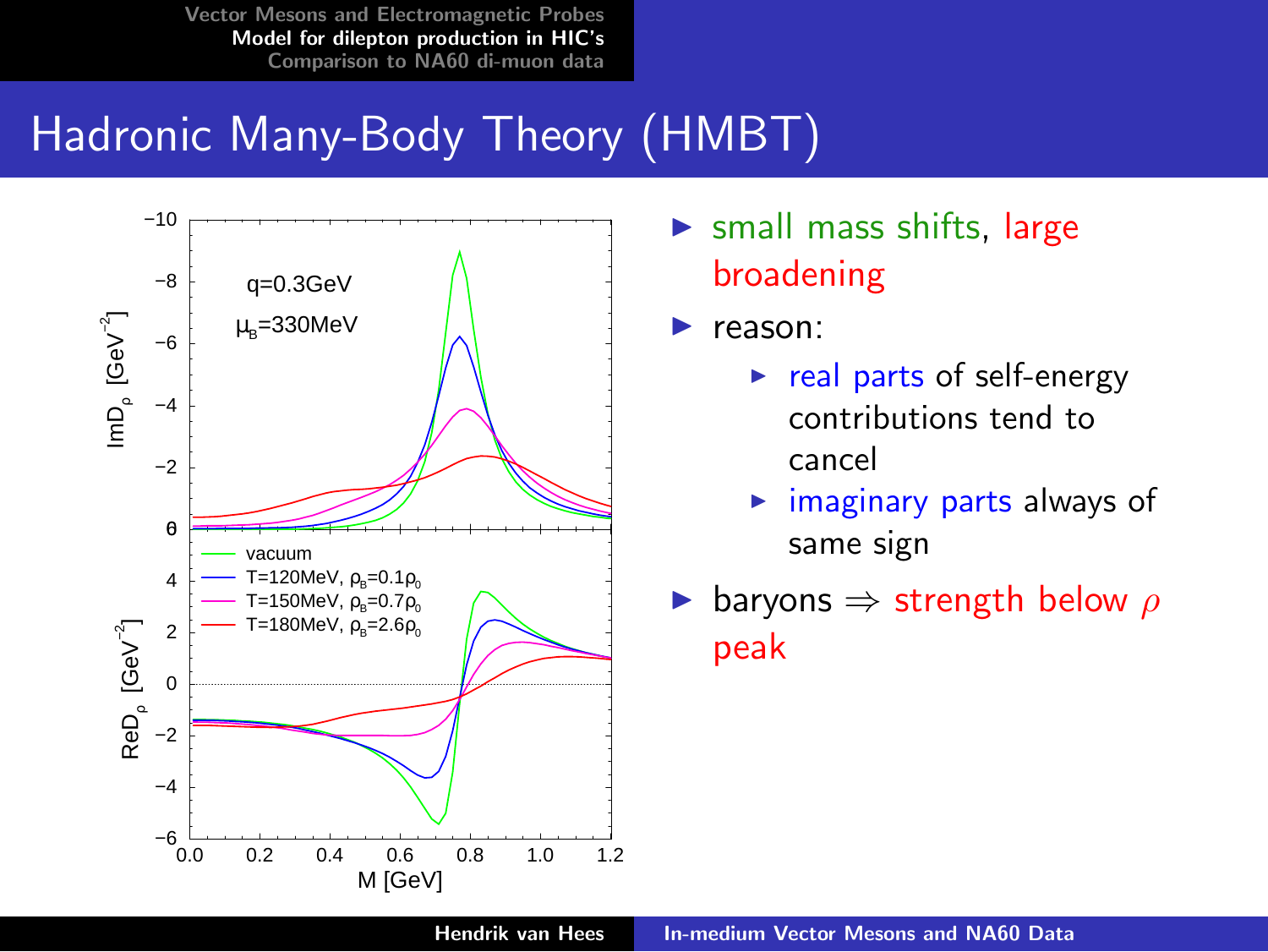## In-medium  $\rho$ ,  $\omega$  and  $\phi$  + Four-Pion Continuum

- $\triangleright$  homogeneous Fireball model for time evolution
- isentropic expansion:  $QGP (T_i \approx 197 \text{ MeV})$  via mixed phase  $(T_c = 175 \text{ MeV})$  to thermal freeze-out  $(T \simeq 120 \text{ MeV})$



- $\blacktriangleright$  relative normalization of thermal components fixed by in-medium em. spectral functions
- $\blacktriangleright$  absolute normalization  $\Leftrightarrow$ fireball lifetime
- <span id="page-5-0"></span> $\triangleright$  good overall agreement with data

 $\triangleright$  NB: freeze-out  $\rho \Leftrightarrow$  here: run fireball for 1 fm/c longer [HvH, R. Rapp, PRL 97, 102301 (2006) ]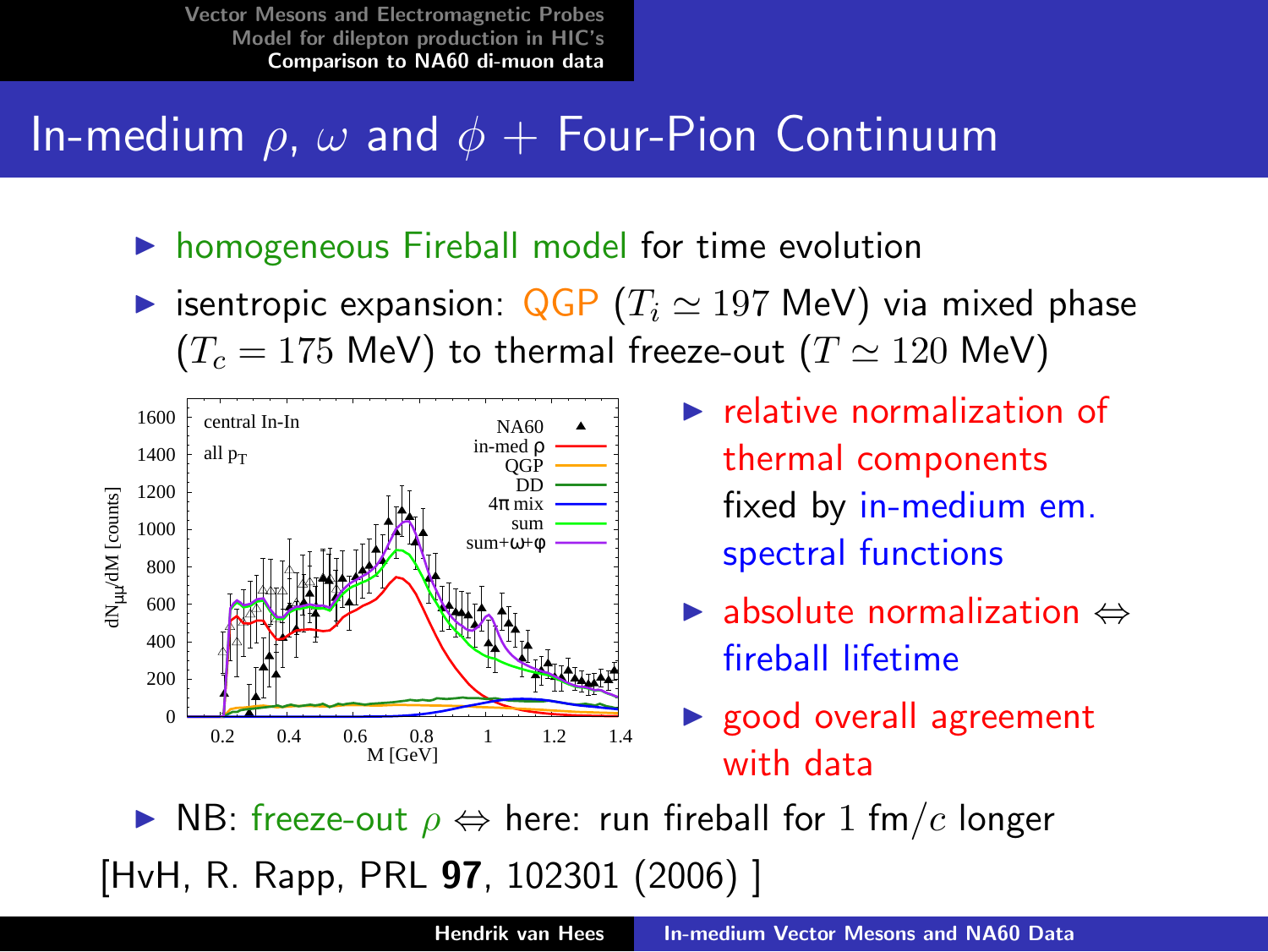#### In-medium  $\rho$ ,  $\omega$  and  $\phi$  + Four-Pion Continuum ( $p_T$  slices)



**Exercise** good description in different  $p_T$  bins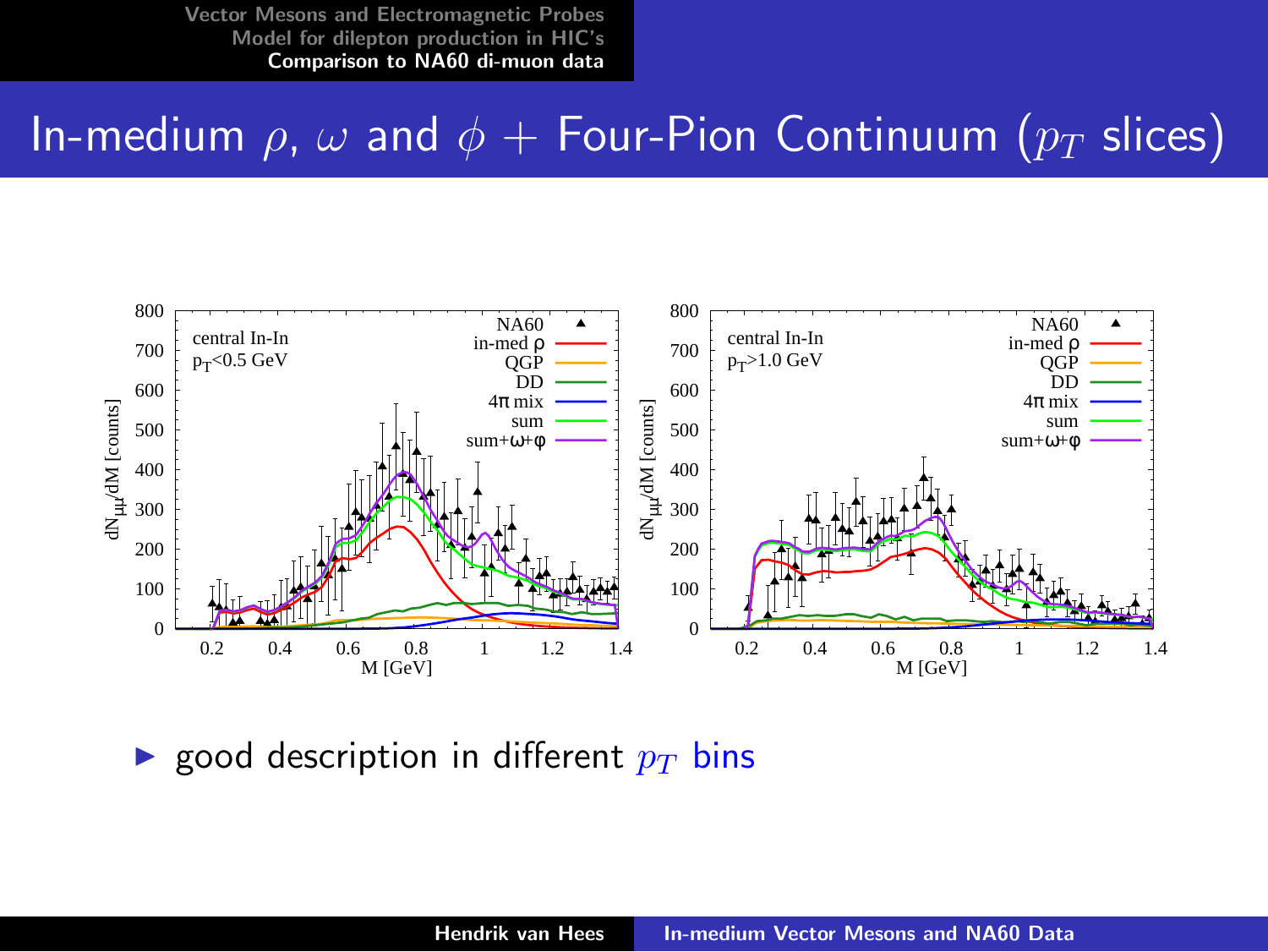### Baryon Effects



- $\blacktriangleright$  without baryons
	- $\triangleright$  not enough broadening
	- lack of strength below  $\rho$  peak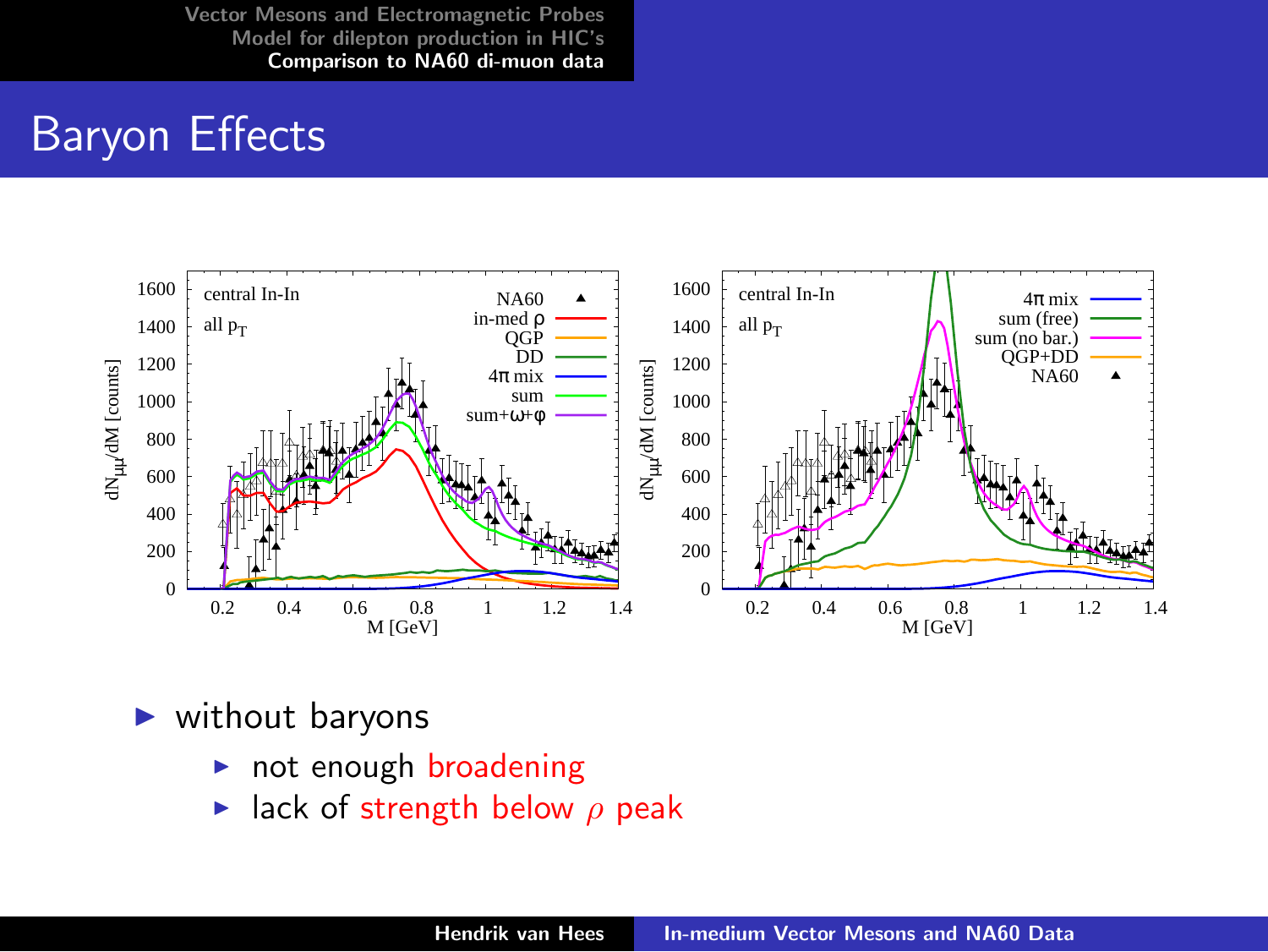# Chiral Reduction Formalism (Virial Expansion)



[HvH, Rapp hep-ph/0604269]

[Dusling, Teaney, Zahed 06]

underestimates medium effects on the  $\rho$ 

(due to low-density approximation no broadening!)

results with fireball parametrization very similar to hydro!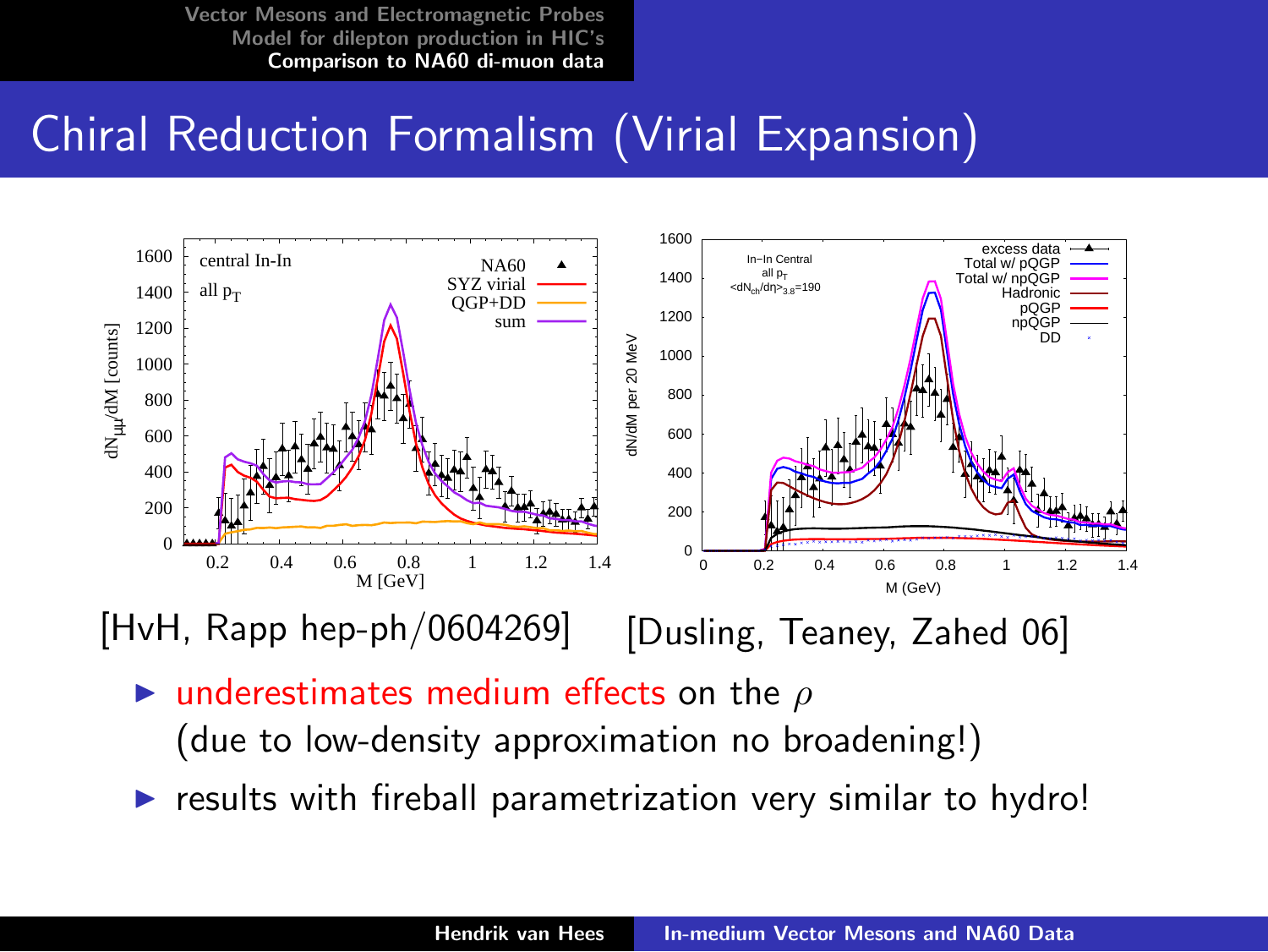### In-medium  $\rho$ ,  $\omega$  and  $\phi$  + 4-Pion Continuum (semicentral)

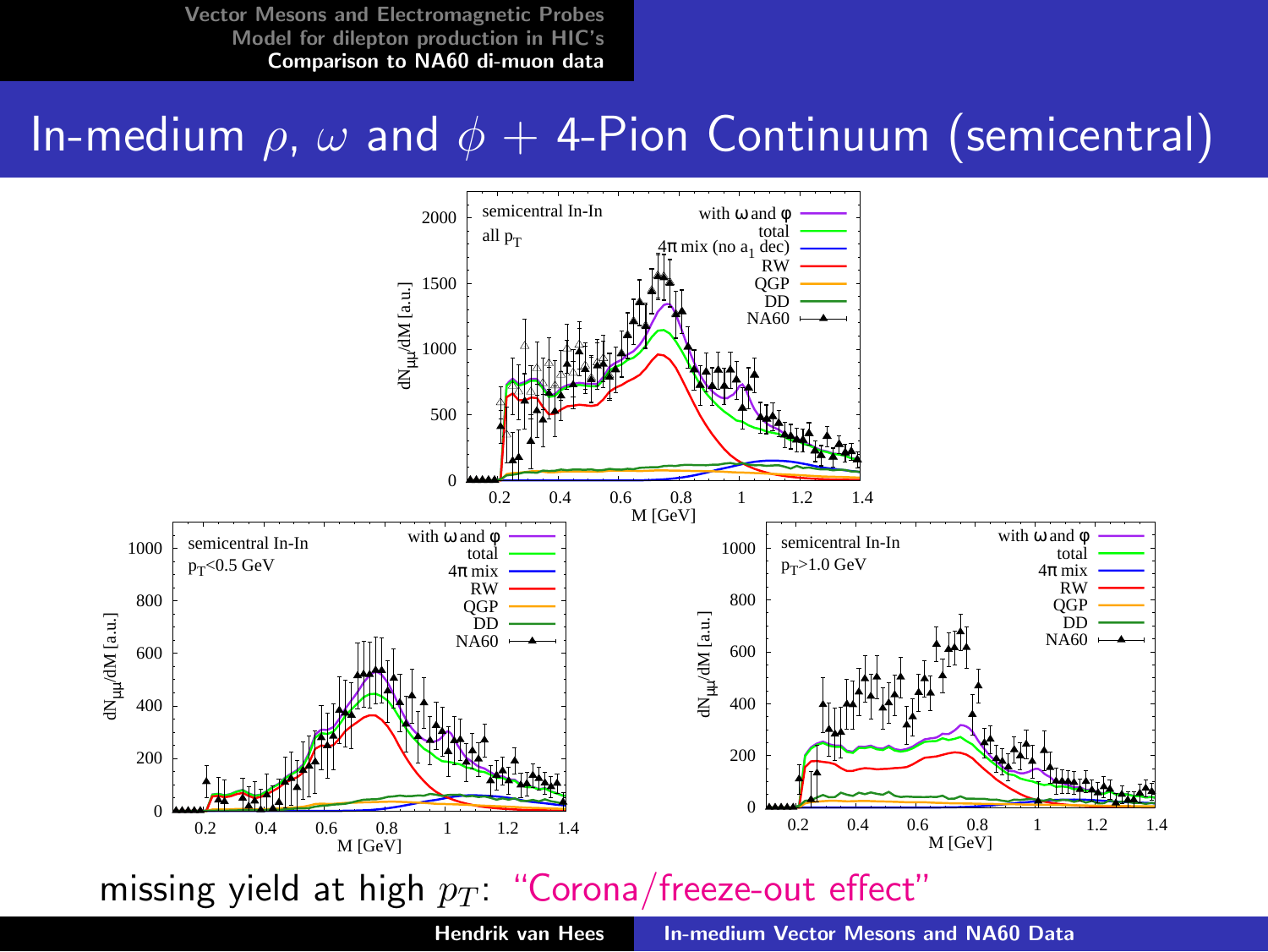# $p_T$  spectra (model comparison)

- $\blacktriangleright$   $p_T$  spectra more sensitive to flow than to spectral shape!
- $\triangleright$  for thermal emission: Fireball model in close agreement with hydro calculation [Dusling, Teaney, Zahed 06]
- harder spectra in fireball model of [Ruppert, Renk 06]

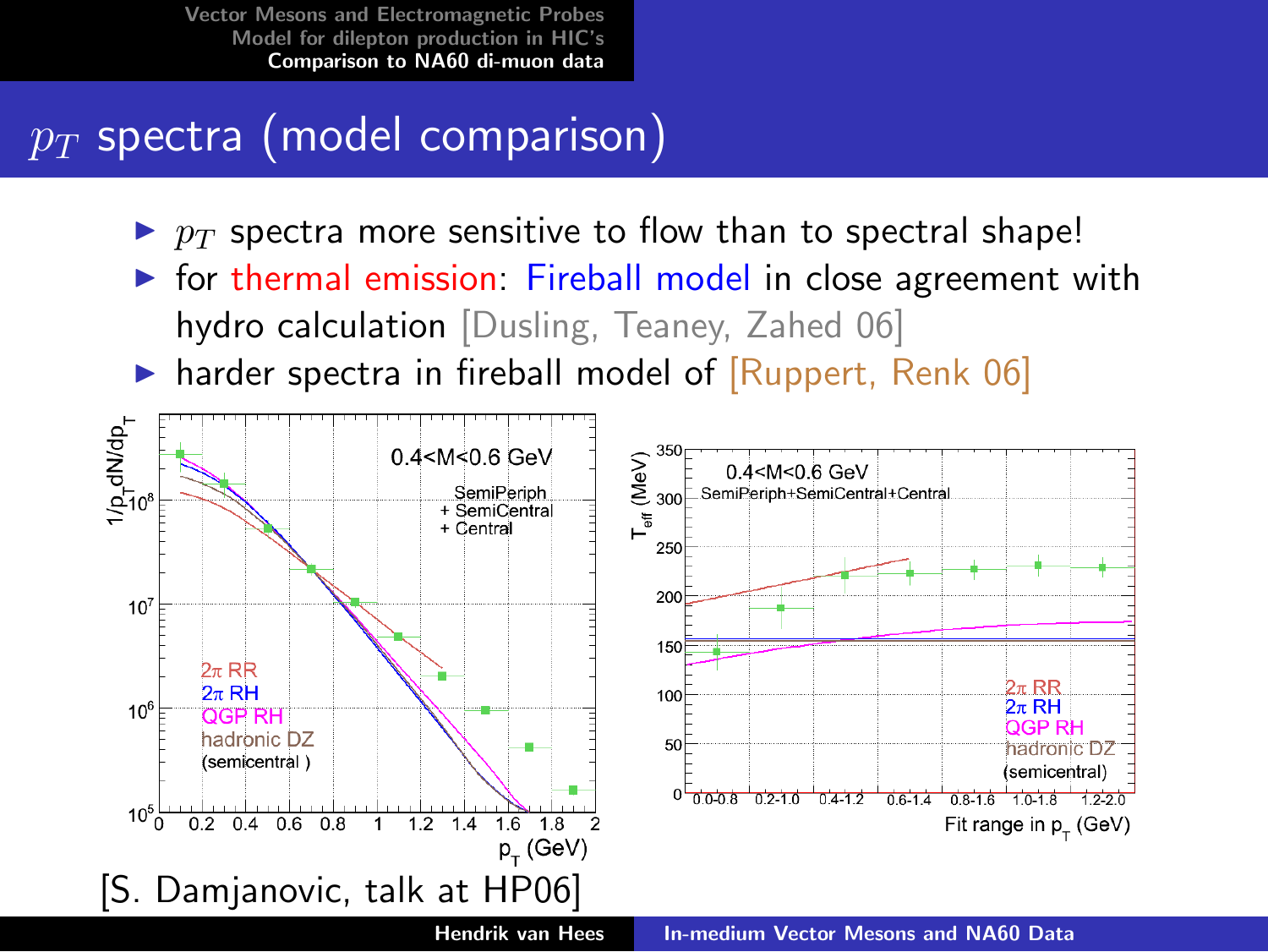# Refined components of dilepton emission in HIC's

- 1. initial hard processes: Drell Yan
- 2. "core"  $\Leftrightarrow$  emission from thermal source

$$
\frac{1}{p_T}\frac{\mathrm{d}N^{\rm (thermal)}}{\mathrm{d}M\mathrm{d}p_T} = \int \mathrm{d}^4x \int \mathrm{d}y \int M\mathrm{d}\varphi \frac{\mathrm{d}N^{\rm (thermal)}}{\mathrm{d}^4x\mathrm{d}^4q} \mathrm{Acc}(M,p_T,y)
$$

- 3. "corona" ⇔ emission from "cocktail" mesons
- 4. after thermal freeze-out ⇔ emission from "freeze-out" mesons

$$
\mathrm{d}N^{(\text{fo})}=\frac{\mathrm{d}^3p}{p_0}p_{\mu}\mathrm{d}\sigma^{\mu}f_B(u_{\mu}p^{\mu}/T)\frac{\Gamma_{\text{meson}\rightarrow\ell^+\ell^-}}{\Gamma_{\text{meson}}}\mathsf{Acc}
$$

for our model: sudden freeze-out  $\Rightarrow$  additional factor  $\gamma_{\text{meson}} = p_0/M$  compared to thermal emission dilation of meson's lifetime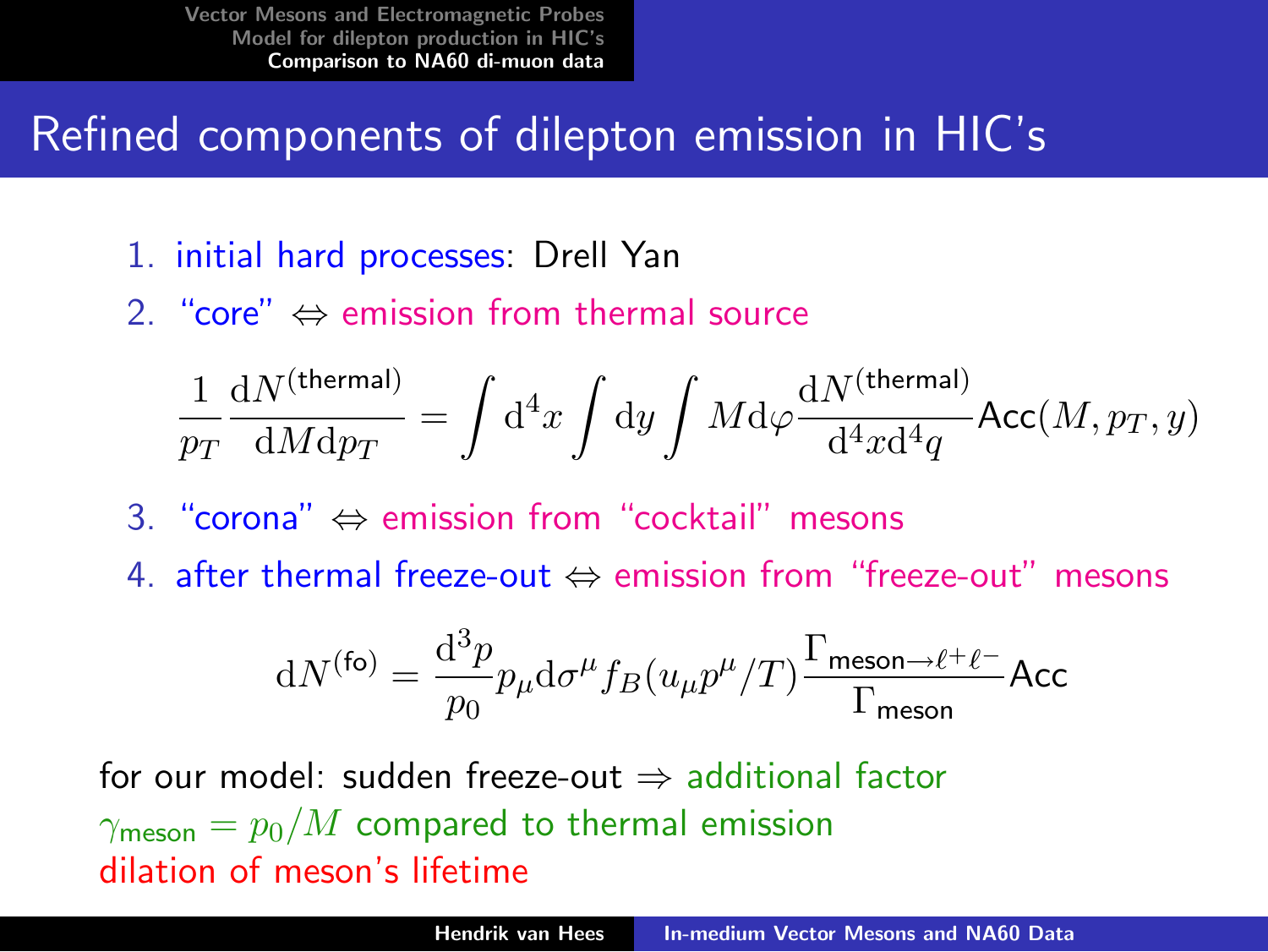#### Hadronic Many Body Theory (semicentral)



Hendrik van Hees [In-medium Vector Mesons and NA60 Data](#page-0-0)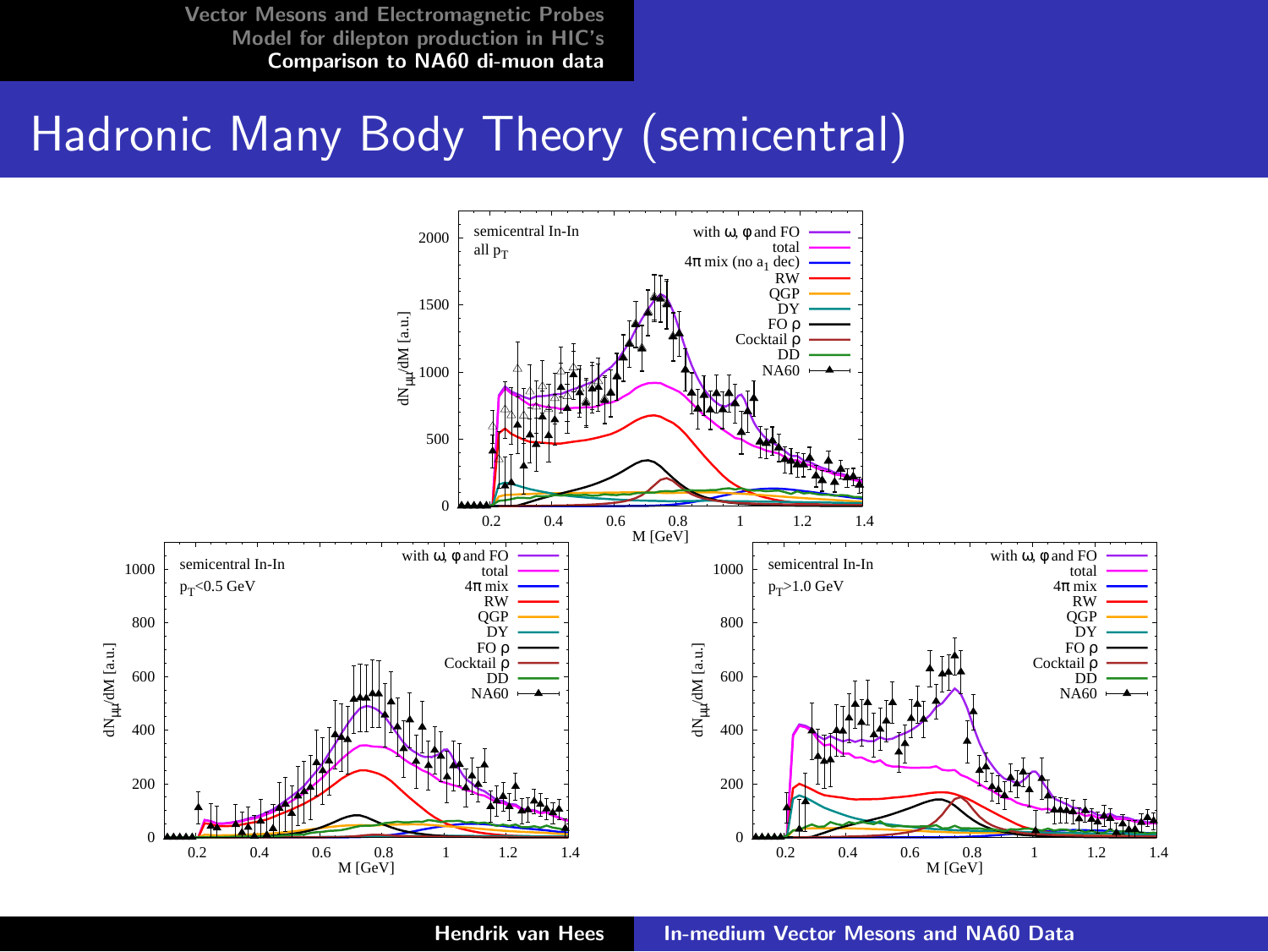# Hadronic Many Body Theory (semicentral)



Hendrik van Hees [In-medium Vector Mesons and NA60 Data](#page-0-0)